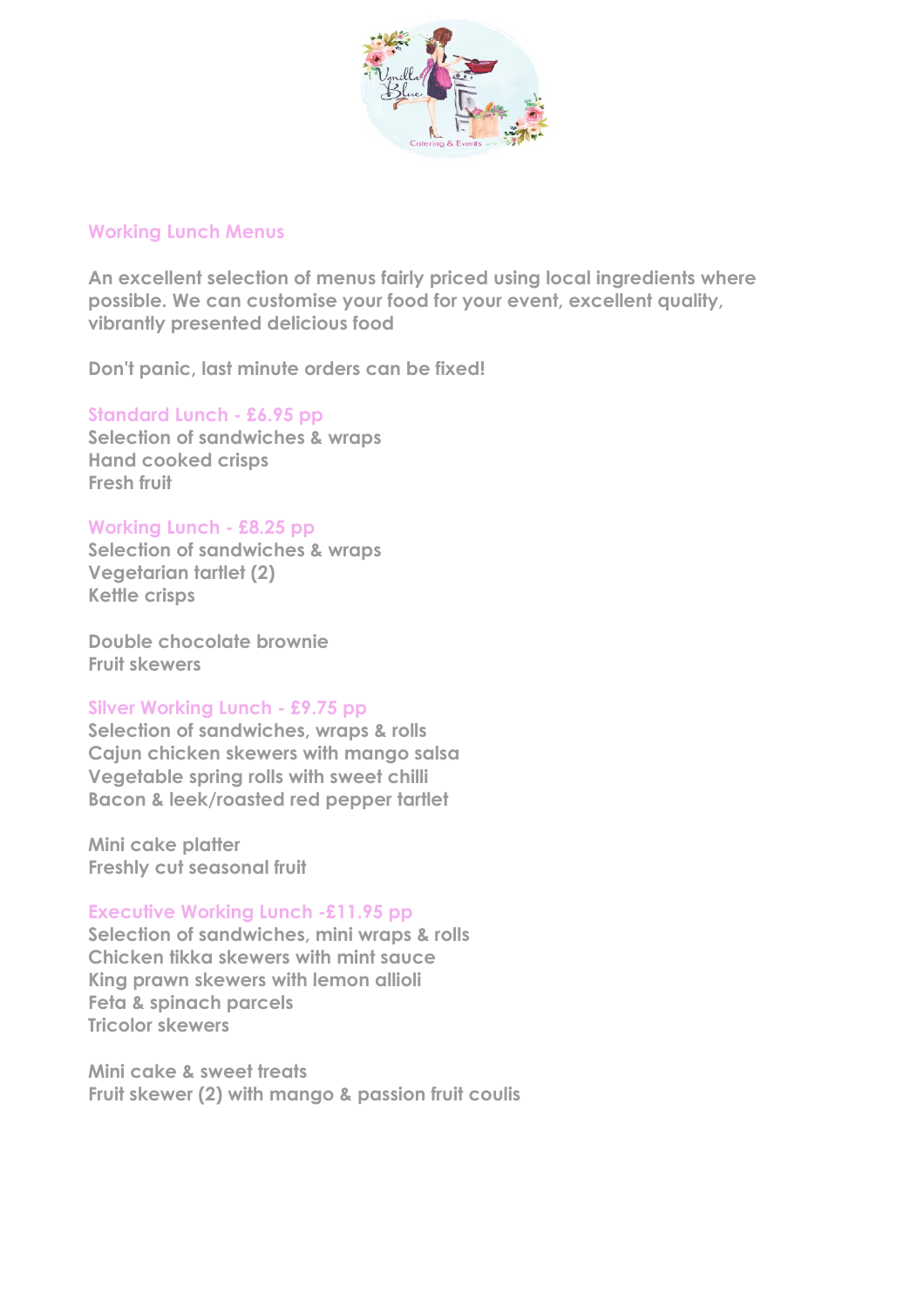## **Gold Working Lunch - £13.95 pp**

**Parma ham, salami, chorizo, mozzarella, artichoke hearts, marinated olives, sun blushed tomatoes & pesto Lamb & pistachio kofta served with pomegranate yoghurt Lemon & oregano chicken skewers Courgette & feta fritters Spanish tortilla with rocket Antipasti skewers with pesto Selection of continental bread** 

**Lemon posset with raspberry coulis Salted caramel & pecan nut brownie** 

### **Platinum Working Lunch - £16.75 pp**

**Salmon, asparagus with lemon & tarragon hollandaise Chicken breast stuffed with pesto & mozzarella Tabbouleh salad drizzled with a pomegranate dressing Wild mushroom, parmesan & truffle oil tartlet Rocket, pine nut & pomegranate salad Parma ham & pea bruschetta Selection of continental bread**

**Mini chocolate tart with peanut brittle White chocolate & basil mousse** 

### **Gluten Free Working Lunch - £8.35 pp**

**Selection of Gluten free sandwiches Butternut squash & sage frittata Gluten Free brownie Crisps Fruit skewer (2)**

## **Vegan Working Lunch - £8.35 pp**

**Selection of Vegan sandwiches Vegan spring rolls (2) Crudités platter Fruit pot**

#### **Lunch in a Box - £8.95 pp**

**Sandwich or wrap Individual salad pot Wild mushroom, parmesan & truffle oil tartlet (2) Seeded sausages rolls (2) Mini cake selection (2) or fresh fruit Tyrells crisps**